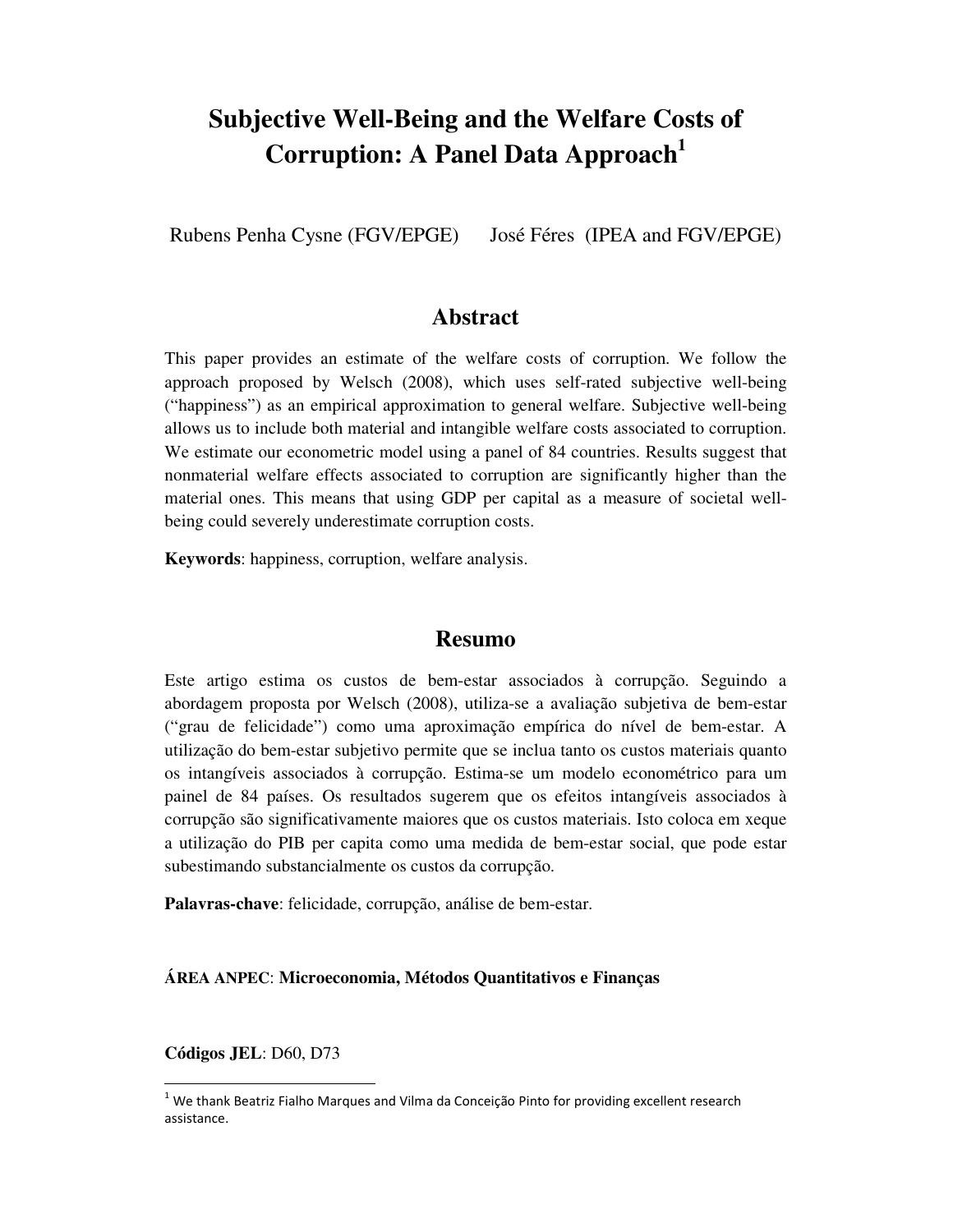# **1. INTRODUCTION**

Corruption may be broadly defined as the abuse of public office for private economic gain. The effect of corruption has many dimensions related to political, economic and social aspects. The World Bank (2011) has recognized corruption as "… among the greatest obstacle to social and economic development".

Empirical research provides evidence that corruption affects the rates of investment (Mauro, 1995; Brunetti and Weder, 1998; Campos, Lien and Pradham, 1999), GDP per capita (Tanzi and Davoodi, 1997; Lambsdorff 1999), government expenditures (Mauro 1997; Tanzi and Davoodi, 1997). Corruption may also undermine a country´s ability to attract foreign capital (Hines, 1995; Fons, 1999).

A recent estimate by World Bank (2013) puts the total amount of bribes paid in both developed and developing countries in 2000/2001 to 1 trillion dollars, about 3% of world GDP at the time. As observed by OECD (2014), shocking as these figures can be, they are not a good measure of the cost of corruption because they represent transfers of financial assets between individuals, affecting income and distribution but not necessarily output. The real (social) cost of corruption is inflicted indirectly by changing individuals´ and firms´ incentive structures, which can lead to lower productivity of scarce resources, including labor as well as physical and human capital. In addition it is likely to reduce the accumulation of both physical and human capital and/or lower their quality. Corruption's detrimental effect on the efficiency of resource allocation operates through the weakening of market mechanisms, the reduction in the quantity and quality of public goods supplied by governments, the diversion of entrepreneurial talent and real resources to rent seeking, and the subversion of government regulation aimed at mitigating the effects of externalities. In combination, these effects tend to lower the level of output and its growth rate. Apart from the substantial output losses entailed by corruption, its most corrosive effect consists of eroding public trust and ultimately delegitimizing the state.

How corruption costs can be evaluated? For a long time there have been concerns on the relevance of GDP per capita as a measure of societal well-being. Disappointment with corruption may entail psychological costs associated with unlawfulness and similar intangibles. Such costs may not be captured by GDP per capita, which would underestimate total corruption costs.

In this paper, we intend to provide an estimate of the welfare costs of corruption. We follow the approach proposed by Welsch (2008), which uses self-rated subjective wellbeing ("happiness") as an empirical approximation to general welfare. Adopting a subjective well-being (SWB) approach presents two main advantages with respect the conventional GDP-related welfare analysis. First, reported subjective happiness is a satisfactory empirical approximation of individual utility, allowing us to capture human well-being directly (Frey and Stutzer, 2002). Second, SWB allows us to include both material and intangible welfare costs associated to corruption.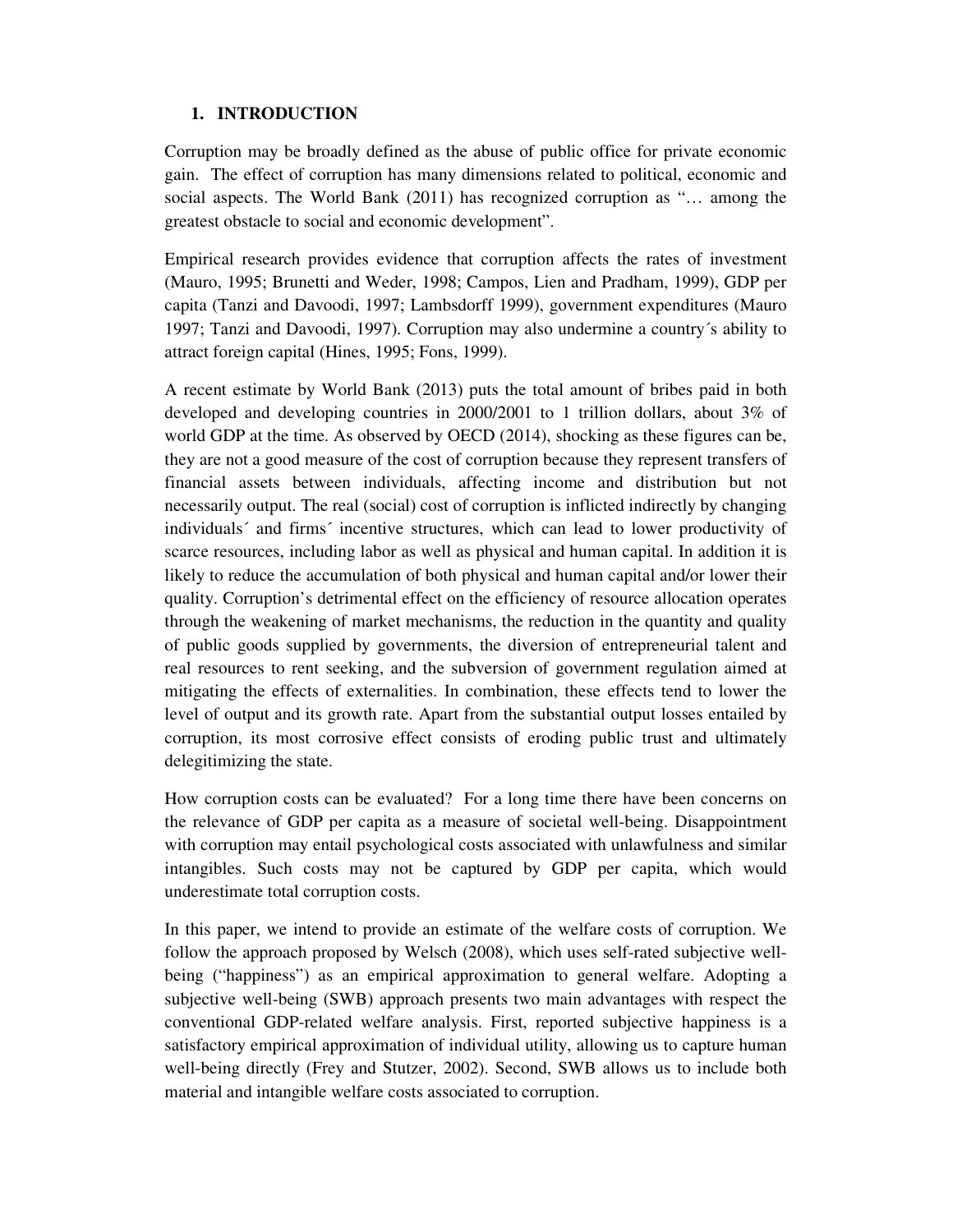We estimate our econometric model using a panel of 84 countries. The use of panel data allows us to control for time-invariant, country-specific characteristics such as stable cultural differences. This represents an improvement compared to the cross-section estimates provided by Welsch (2008), which may suffer from omitted variable bias.

Our results suggest that nonmaterial welfare effects associated to corruption are significantly higher than the material ones. In monetary terms, changes in corruption in the period 2004-2008 relative to 2000-2004 are equivalent to a change in capital stock worth approximately 4% of GDP (median)

The paper is organized as follows. After this introductory section, Section 2 describes the economic model and the. Section 3 presents the econometric model and estimation results. Finally, section 4 concludes.

# **2. ECONOMIC MODEL**

The model closely follows Welsch (2008), which proposes a two-equation system to disentangle the material and nonmaterial welfare costs associated to corruption. The decomposition is achieved by specifying a happiness equation and an income equation.

Specification of the happiness equation is based on previous findings on the determinants of happiness, which include socioeconomic, cultural and institutional factors (Frey and Stutzer, 2002). Various studies provide evidence that, on average, people living in rich countries are happier than those living in poor countries. In addition to our social aspect of interest – corruption – people´s happiness seem also to be influenced by education attainment and age (Clark and Oswald 1994, Helliwel 2003, Salinas-Jimenez et al. 2011). Institutional factors such as political, economic and individual freedom may also influence happiness (Veehoven, 2000). The happiness equation can be written as follows:

$$
v = f(y, c, z) \tag{1}
$$

where  $v =$  average national happiness,  $y =$  per capita income,  $c =$  corruption measure, z = vector of control variables (age, education, institutional variables). The partial derivative with respect to y is expected to be positive, while the partial derivative with respect to c is expected to be. The relationship between education attainment and happiness is ambiguous. Education allows better adaptation to changing environments. However, this higher predisposition to well-being may be compensated by a proportional increase in aspiration levels. Therefore, we cannot assume any *a priori* for the sign of the partial derivative of happiness with respect to education attainment (Noval and Gavi, 2013). The relation between age and happiness is also ambiguous. The increasing health problems and loss of important social relationships through mortality with increasing age lead to predictions of a decrease in quality of life over the life course (George, 2006). The "role theory" of the aging process, on the other hand, suggests that self-integration, insight, and positive psychosocial traits such as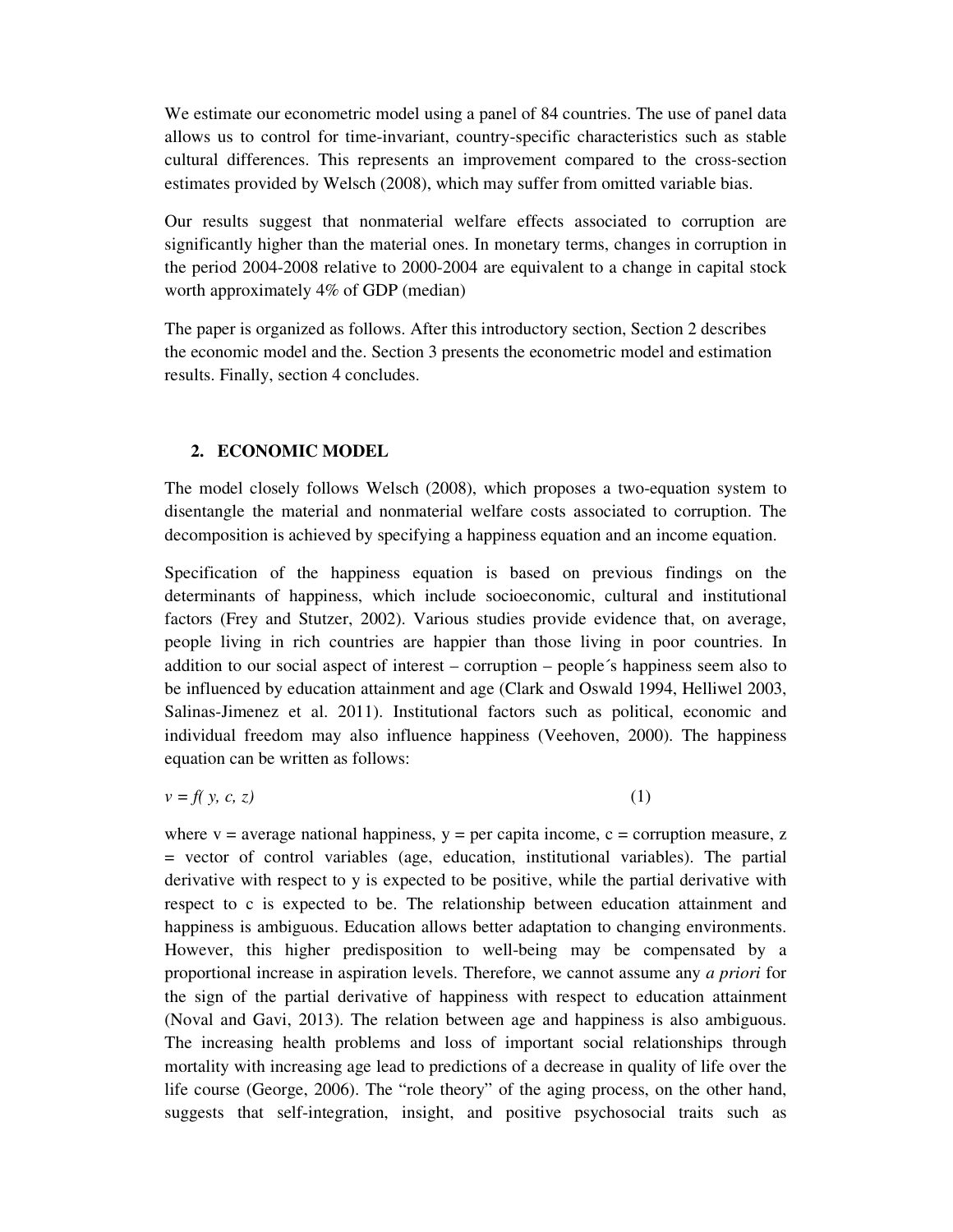satisfaction and self-esteem grow with age and that these signs of maturity in turn increase quality of life with age (Gove, Ortega, and Style 1989). Findings from empirical studies are mixed (Yang, 2008). Finally, the derivative with respective to institutional variables such as rule of law index should be positive.

The income equation is a standard growth equation in which income is determined by physical and human capital, extended to account for corruption

$$
y = g(k, h, c) \tag{2}
$$

where  $k = physical$  capital per capita and  $h = human$  capital per capita. Partial derivatives with respect to *k* and *h* are expected to be positive, since capital accumulation is positive related to economic growth. On the other hand the partial derivative with respect to c is expected to be negative. Corruption's detrimental effect on the efficiency of resource allocation operates through the weakening of market mechanisms, the reduction in the quantity and quality of public goods supplied by governments, the diversion of entrepreneurial talent and real resources to rent seeking, and the subversion of government regulation aimed at mitigating the effects of externalities.

By substituting (2) into (1), we obtain the reduced form of the model

$$
v = (g(k, h, c), c, z). \tag{3}
$$

Taking average happiness prevailing in a country as a measure of welfare, the marginal welfare effect of corruption can be stated as follows:

$$
MWE = \frac{dv}{dc} = \frac{\partial f}{\partial y}\frac{\partial g}{\partial c} + \frac{\partial f}{\partial c}
$$
(4)

The right-hand side of equation (5) shows the decomposition of the marginal impact of corruption on SWB. The first term refers to the indirect channel through which corruption affects SWB via income. The second term corresponds to the direct effect of corruption in well-being, reflecting the nonmaterial impacts such as psychological costs associated with unlawfulness and similar intangibles.

Monetization of the marginal costs may be obtained by dividing MWE by the marginal welfare impact of income. This yields the monetized marginal welfare effect (MMWE) of corruption:

$$
MMWE = \frac{\frac{dv}{dc}}{\frac{\partial f}{\partial y}} = \frac{\frac{\partial g}{\partial x}}{\frac{\partial c}{\partial y}} + \frac{\frac{\partial f}{\partial c}}{\frac{\partial f}{\partial y}}
$$
(5)

MMWE thus consists of the marginal product of corruption (first term of the right-hand side) and the marginal rate of substitution (second term of the right-hand side), both expected to be negative.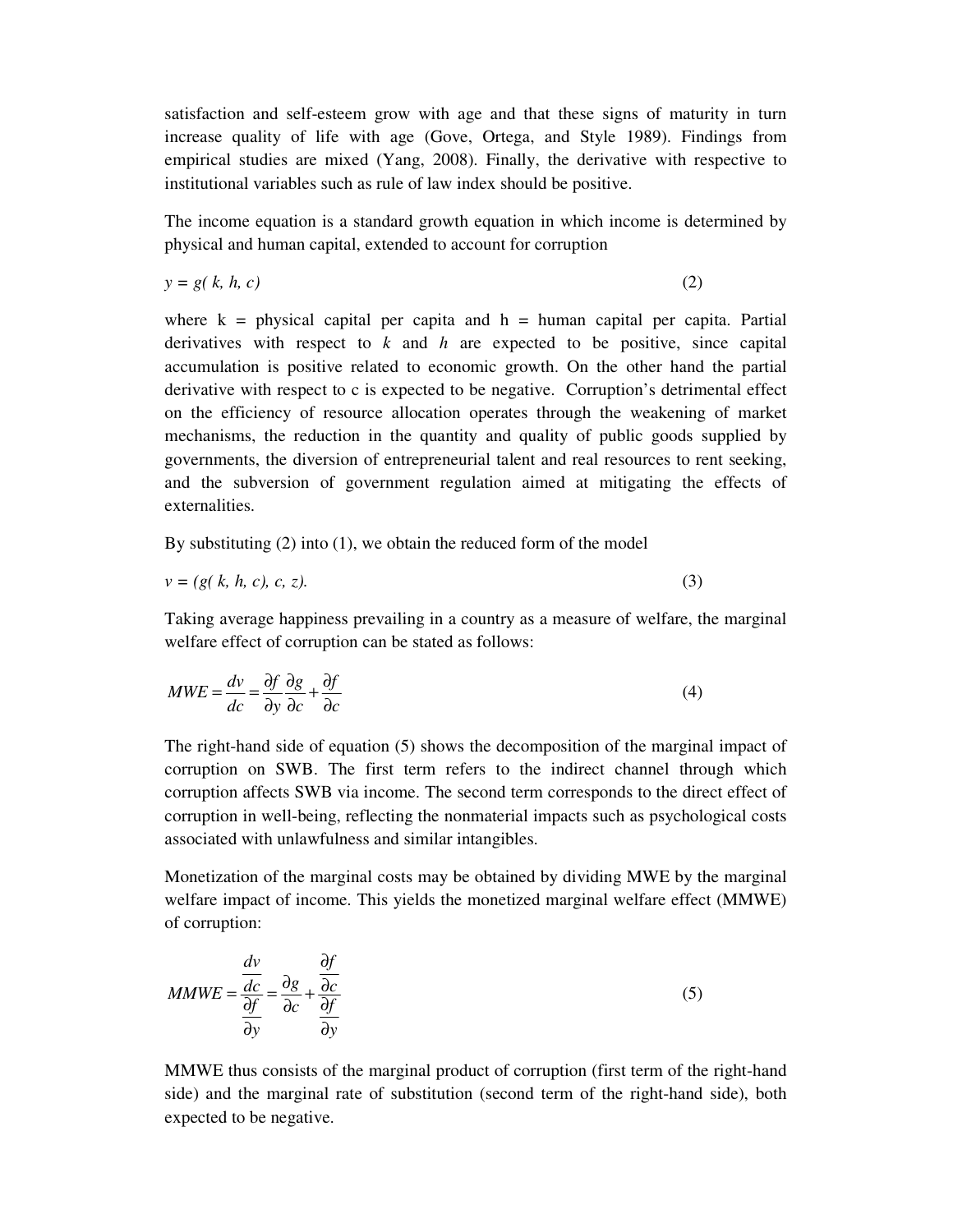The general life satisfaction approach permits to assess the compensating variation for changes in the corruption level. The compensation surplus (CS) is the amount by which the expenditure on income can be reduced when public goods supply increases by a given amount and welfare is to remain constant. A difficulty with the CS or similar measures in the present case is that income available for expenditure is itself affected by the public good (bad) in question, an effect unaccounted for by CS. Welsch (2008) derived an analogue measure to CS that incorporates both effects of corruption in a comprehensive way. It relies on the circumstance that income is produced by means of capital, and measures the overall effect of reduced corruption in terms of the amount by which the expenditure on capital can be reduced when corruption drops by a given amount and welfare is to remain unchanged.

When corruption changes from the initial situation  $c_0$  to  $c_1$ , the capital cost saved (CCS) at constant welfare  $v_0$  is

$$
CCS = e(v_0, w_0; c_0) - e(v_0, w_0; c_1)
$$
\n(6)

where  $e(.)$  is the capital expenditure function that gives the capital cost to be expended to attain a predefined level *v*, given *c* and *w*. Subscript "0" refers to the initial situation and subscript "1" to the final situation. Capital cost saved (CCS) is positive when corruption drops and negative when corruption increases.

The actual way of computing CCS proceeds according to the following set of equations:

$$
CCS = w_0 k_0 - w_0 k_1 \tag{7a}
$$

$$
v_0 \equiv f(g(k_0, h_0, c_0), c_0, z_0) = f(g(k_1, h_0, c_0), c_1, z_0)
$$
\n<sup>(7b)</sup>

$$
w_0 = g_k(k_0, h_0, c_0) \tag{7c}
$$

Equation (7a) states that CCS corresponds to the amount by which the expenditure on capital can be reduced (augmented) if corruption increases (decreases) by a given amount  $\Delta c = c_1 - c_0$ . Equation (7b) implicitly determines (the hypothetical) k<sub>1</sub> so as to maintain social welfare level at v<sub>0</sub> for a given  $\Delta c$ . Finally, (7c) determines the price of capital, where  $g_k = \partial g / \partial k$  denotes the marginal product of capital.

In the next section, we use an empirical counterpart to the CCS variation in order to evaluate the changes in corruption levels that have occurred from 2000 to 2008.

#### **3. EMPIRICAL IMPLEMENTATION**

#### **3.1 Database**

Our basic dataset comprises data for 84 countries from 2000 to 2008. Since data is not available to estimate our model on an annual basis, we have grouped the data into two periods: 2000-2004 (period 1) and 2004-2008 (period 2). The value of the variable in period  $i$  ( $i=1,2$ ) corresponds to the average value for the available information within the time period.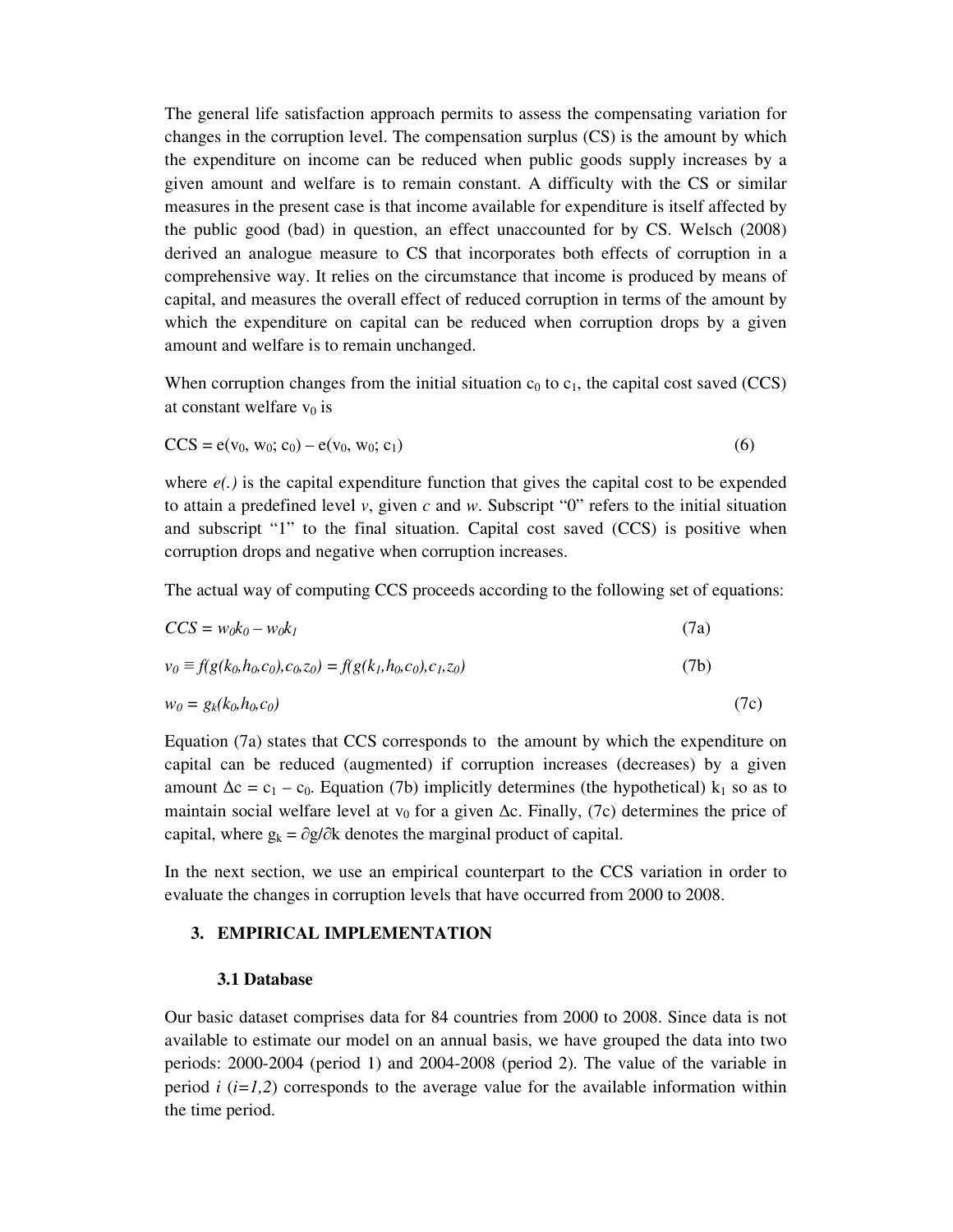#### *Happiness data*

Average happiness by country comes from the *World Database of Happiness*  (Veehoven 2005). Life satisfaction is assessed according to the four-point scale defined by table 111B of the Catalogue of Happiness in Nations: not at all happy = 1; not too happy = 2; quite happy=3; very happy= $4^2$ . The World Database of Happiness reports the average happiness by country from representative surveys. Aggregating individual happiness into national averages implicitly assumes the cardinality and interpersonal comparability of individual statements of well-being. Economists are likely to be skeptical about both assumptions. However, both of them may be less of a problem on a practical level than on a theoretical level, as observed by Kahneman (1999) and Frey and Stutzer (2002). Ordinal and cardinal treatments of satisfaction scores generate quantitatively very similar results in microeconometric happiness functions (Frey and Stutzer, 2000).

### *Measuring corruption*

 $\overline{\phantom{a}}$ 

How can one measure the role of corruption in a country? Corruption generally involves illegal activities, which are deliberately hidden and only come to light with scandals, investigations and prosecutions. In this context, how can one systematic and credibly capture its scale and depth? There is virtually no meaningful way to assess absolute levels of corruption based on hard empirical data. Researchers have to resort to *proxies* for the real level of corruption.

The vast majority of empirical studies on corruption rely on the Transparency International´s *Corruption Perception Index* (CPI). This is a composite index which aggregates 13 surveys on the perception of corruption by business people and country analysts. CPI is expressed in a 10-point numerical scale, and higher CPI values are associated to more corrupt countries. Despite the widespread use of CPI, the index is not immune from criticism. Since CPI is to a large extent a subjective assessment of the level of corruption, some analysts have pointed out that the index may embed an elite bias, not reflecting the average perception of the population (Corbhan, 2013).

An alternative approach has been taken by Goel and Nelson (1998) and Fisman and Gatti (1999), who use the number of public officials convicted for abuse of public office. However, such measure cannot be taken as a definitive indicator of corruption levels. Higher conviction rates may be related to the effectiveness of the judiciary system (and/or the midia) of the country. A country with effective courts may present higher conviction rates than a more corrupt country with a fragile judiciary system. In this case, conviction rates may not be an adequate indicator of the actual incidence of corruption, but rather reflect the quality of the judiciary.

 $2$  The phrasing of the question varies slightly across national surveys. For example, some questionnaires ask the question "Taking all things together, you would say you are - not at all happy, not too happy, quite happy or very happy?", while others use "Do you feel your life at present is - not at all happy, not too happy, quite happy or very happy?". Nevertheless, the four-point scale remains the rule for all of them.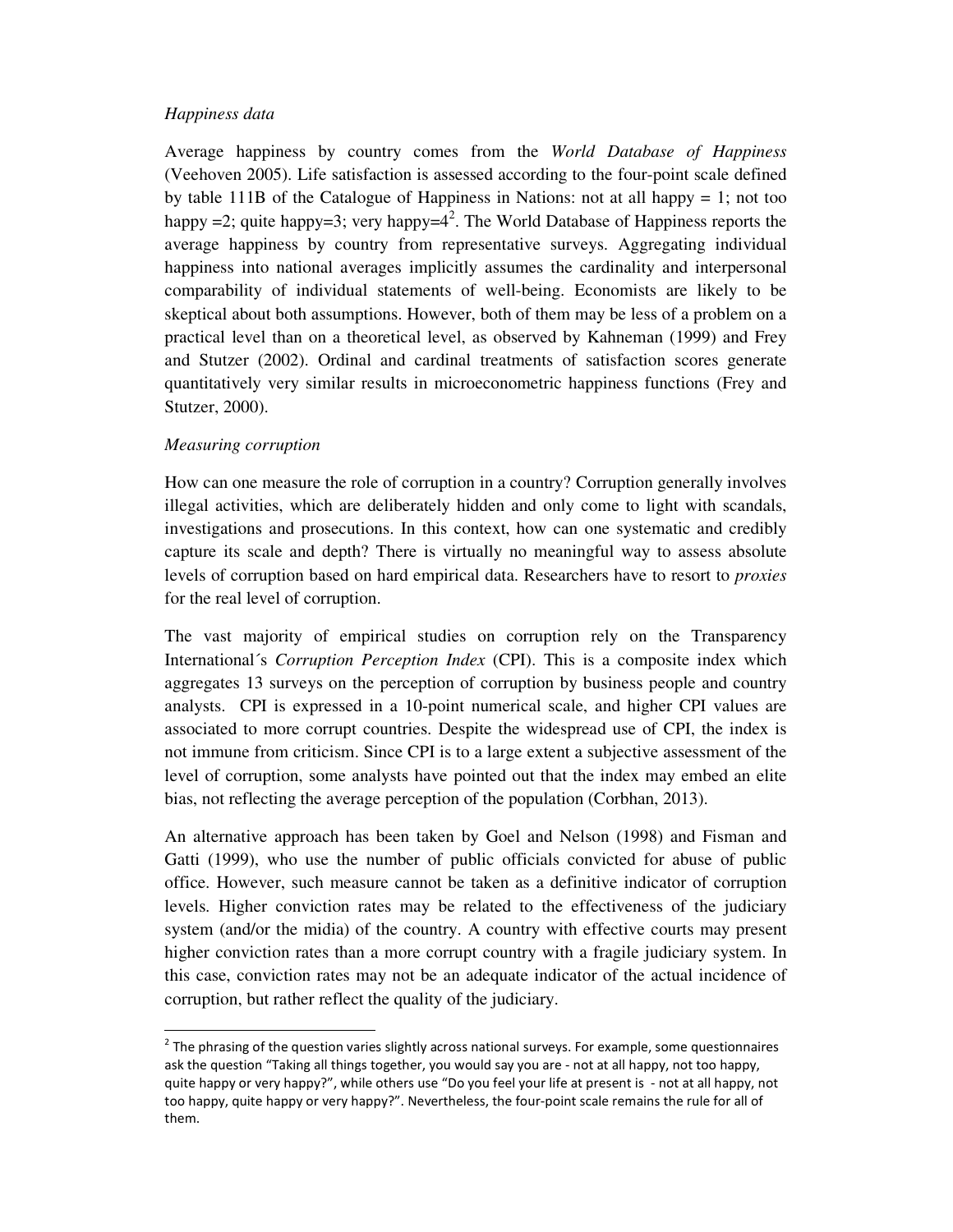In our application, we adopt the CPI as our proxy for the actual incidence of corruption. Despite the potential measurement errors due to an "elite bias", using CPI allows us to compare our estimates with other results found in the empirical literature. In addition to that, we think that CPI is a more reliable method to comparing corruption levels across countries than alternative measures based on judicial procedures concerning corruption. In the empirical application, we rescale the CPI index so that 0 refers to minimum level of corruption and 10 to the maximum level.

#### *Additional socioeconomic and institutional variables*

Gross domestic product per capita is extracted from World Bank´s World Development Indicators (WDI). It is calculated in terms of purchasing power parity to control for the international differences in the cost of living. GDP per capita are expressed in current international dollars based on the  $2011$  ICP round<sup>3</sup>.

Capital stock measured at current purchasing power parities is extracted from Penn World Table 8.1 We divide it by the total population in order to obtain the capital stock per capita.

In order to account for age structure, we use the median age of the country provided by the United Nations Human Development Report. Human capital stock is measured as the enrollment ration at secondary school, obtained from the WDI database. Enrollment ratio is computed as the total enrollment in secondary education, regardless of age, expressed as a percentage of the population of official secondary education age<sup>4</sup>. Finally, since the likelihood of crime and violence may influence SWB, we introduce

We use two governance indicators provided by the World Bank as control variables, namely, the government effectiveness index and the rule of law index. They may be interpreted as broader measures of institutional quality and social capital. Government effectiveness is an index that reflects perceptions of the quality of public services, the quality of the civil service and the degree of its independence from political pressures, the quality of policy formulation and implementation, and the credibility of the government's commitment to such policies. Rule of law reflects perceptions of the extent to which agents have confidence in and abide by the rules of society, and in particular the quality of contract enforcement, property rights, the police, and the courts, as well as the likelihood of crime and violence. Both indexes range from approximately -2.5 (weak) to 2.5 (strong) governance performance.

Table 1 presents descriptive statistics of the database.

l

 $3$  An international dollar has the same purchasing power over GDP as the U.S. dollar has in the United States.

 $<sup>4</sup>$  Note that enrollment rate can exceed 100% due to the inclusion of over-aged and under-aged students</sup> because of early or late school entrance and grade repetition.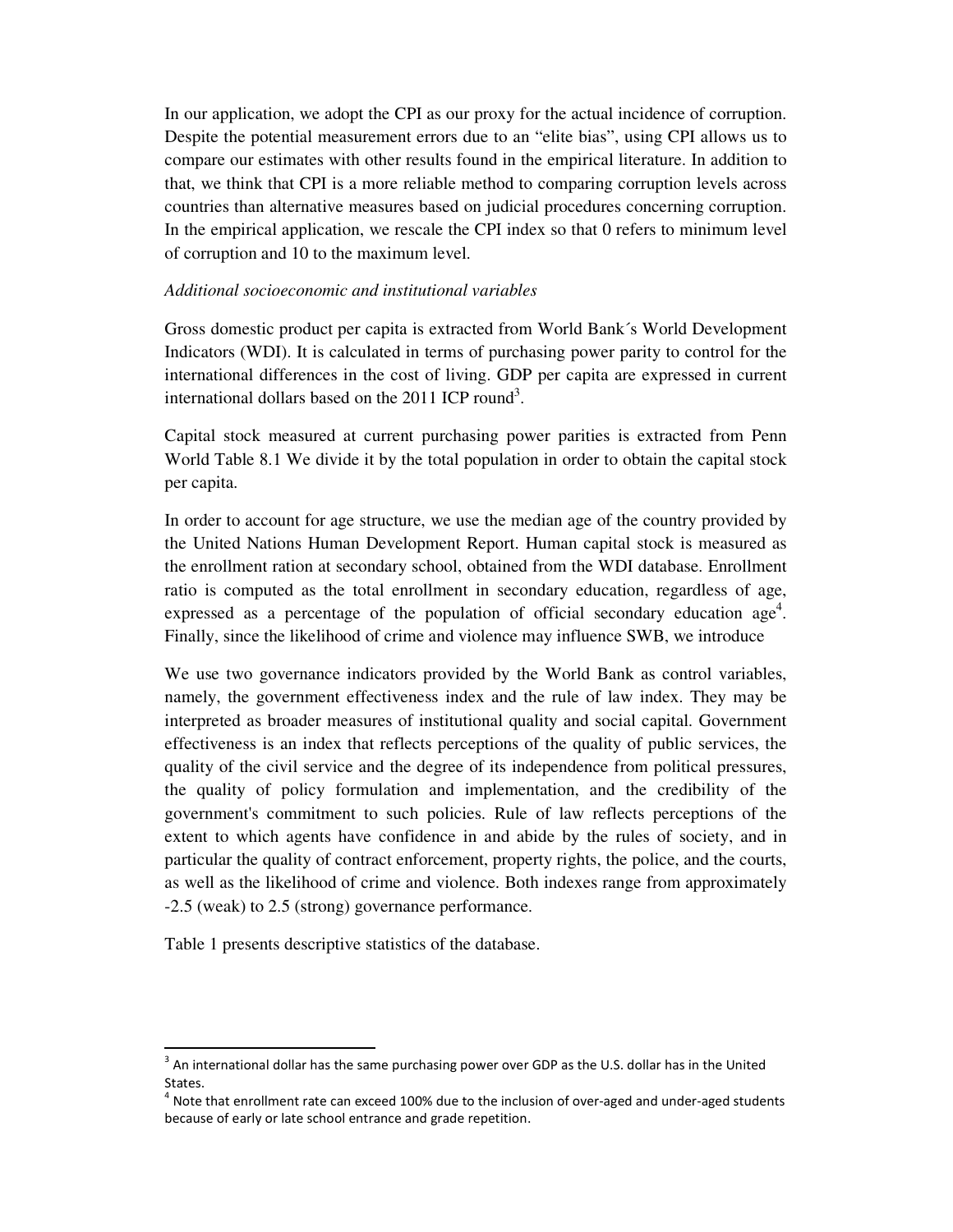|                    |                   |            | Std.      |                   |                   |
|--------------------|-------------------|------------|-----------|-------------------|-------------------|
| Variable           | Unit              | Mean       | Deviation | min               | max               |
| Happiness          | [1, 4]            | 3.011121   | 0.2430191 | 2.42              | 3.58              |
| GDP per capita     | PPP\$             | 13709.48   | 16897.04  | 439.2629          | 116939.1          |
| Corruption         | [0, 10]           | 5.332316   | 2.359214  | 0.2               | 8.9               |
| Age                | years             | 26.02297   | 7.877313  | 15.11176          | 43.03535          |
| Education          | $(\%)$            | 74.50261   | 31.13056  | 7.35183           | 154.0504          |
| Crime              | (by 100.000 inh.) | 8.277644   | 11.48867  | 0.45              | 60.52             |
| Government         |                   |            |           |                   |                   |
| effectiveness      | $[-2.5, 2.5]$     | $-0.00223$ | 0.9918063 |                   | -2.31942 2.248272 |
| Rule of law        | $[-2.5, 2.5]$     | 0.001245   | 0.9937079 | $-2.51321$        | 1.969905          |
| Capital per capita | $(1,000$ PPP\$)   | 35578.04   | 42119.75  | 817.9959 256555.8 |                   |

# **Table 1: Descriptive Statistics**

#### 3.2 **Econometric model**

The happiness and income equations are specified in a log-log form. The core estimating equations can be written as follows:

 $ln(happy_{it}) = \alpha_0 + \alpha_1 ln(GDP)$  per capita<sub>it</sub>) +  $\alpha_2 ln(corruption_{it}) + \alpha_3 ln(age_{it}) +$  $\alpha_4 ln(eduction_{it}) + D\_period2 + \varepsilon_{it}$  (8)

 $ln(GDP \text{ per } \text{capita}_{it}) = \beta_0 + \beta_1 ln(\text{capital stock } \text{ per } \text{capita}_{it}) + \beta_2 ln(\text{ education}_{it}) + \beta_3 ln(\text{equation}$  $3ln(age_{it}) + \beta_4 ln(corruption_{it}) + D\_period2 + \xi_{it}$  (9)

where subscripts *i* and *t* refer to country and period, respectively. Variable *D\_period2* is a dummy for period 2, which is supposed to capture unobserved factors common to all countries that may affect happiness during 2004-2008. Coefficient vectors  $(\alpha_1, ..., \alpha_4)$ and  $(\beta_1, ..., \beta_4)$  are the parameters to be estimated, and error terms are expressed by  $\varepsilon_{it}$ and *ξit*.

The use of panel data allows us to control for time-invariant, country-specific characteristics such as stable cultural differences. This represents an improvement compared to the cross-section estimates provided by Welsch (2008), which may suffer from omitted variable bias. For example, religious beliefs and unobserved cultural traits may influence happiness. If they are also correlated to explanatory variables such as GDP per capita, cross-section estimates would be biased. Panel data methods may circumvent such problem. We explore the panel structure of our data by estimating the happiness and income regressions with different panel data models.

Before proceeding to the estimation analysis, it is worth remarking two aspects of our equation system given by (8) and (9). First, the specification assumes that the system is not interdependent. Income is assumed to affect happiness, but not the other way around. Second, estimation results of equation (8) cannot be interpreted in terms of causality, since reverse causation may occur: happier societies may hold lower levels of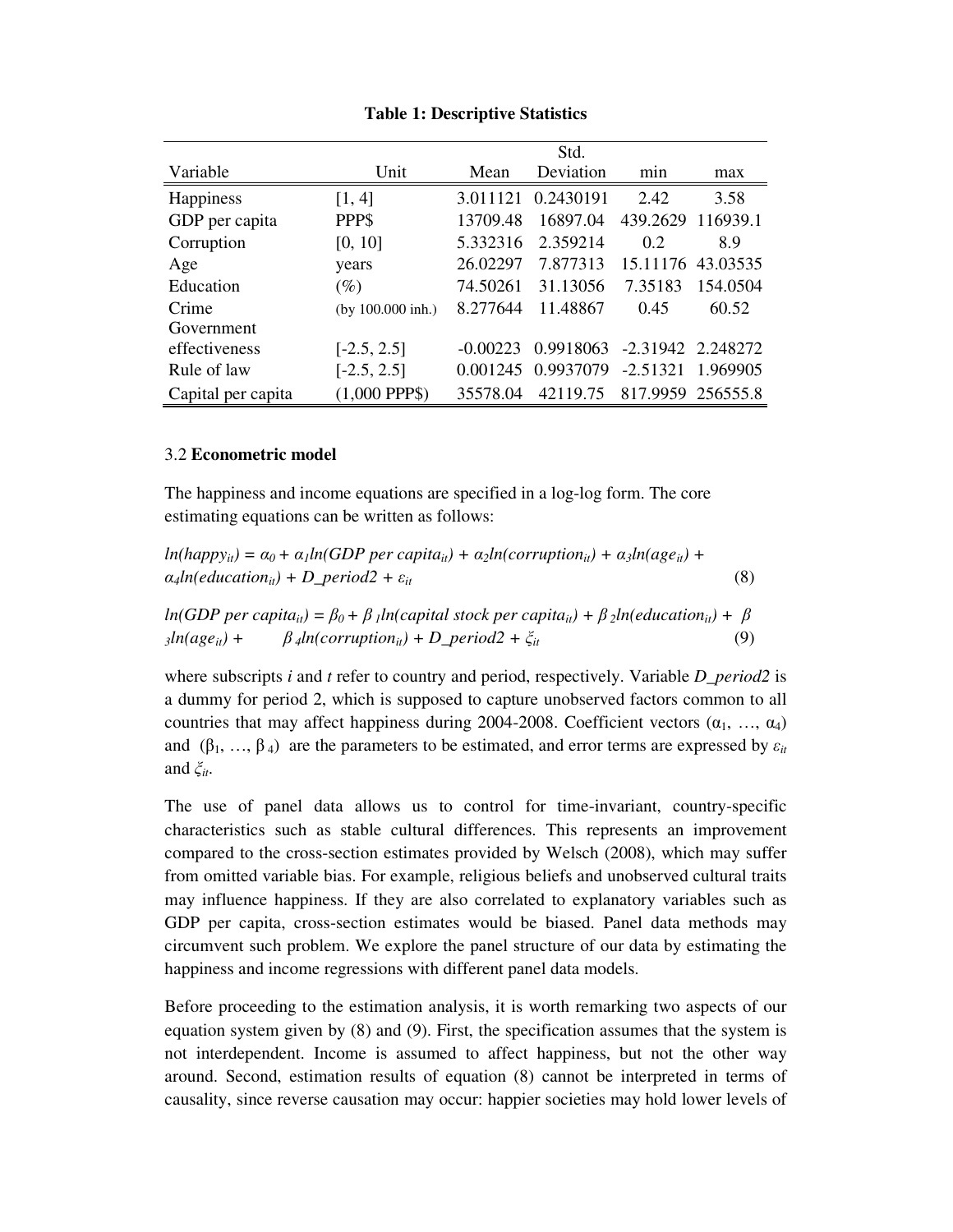corruption. Establishing causality would require a valid instrument for corruption in equation (8). It is not clear which instruments might serve this purpose. Therefore, the issue of endogeneity of corruption must be disregarded in what follows.

We have estimated several variations of equation (8) and (9), which are presented in the Appendix. Alternative specifications include additional controls such as crime rate, Gini coefficient and governance indicators (government effectiveness and rule of law indexes). In general, results are quite robust to alternative specifications. However, due to multicollinearity, several explanatory variables were not significant. In what follows, we restrict our analysis to the core specifications (8) and (9).

Table 2 presents the happiness equation results. We have applied five different estimation methods, namely: pooled ordinary least squares (POLS), between estimation, fixed-effects estimation and generalized least squares and maximum likelihood random effects estimation methods. Bootstraped standard errors clustered by period were computed by using 500 replications (Table 2 also presents default standard errors and panel robust standard errors).

Results are quite robust to the different estimation methods, excepting the fixed-effects estimator that does not provide statistically significant results. The lack of significance may be due to the minor changes over time in variables such as median age and education. Application of the Haussman test provides evidence that the random-effects models are preferred to the fixed-effects method.

The income and corruption coefficients have the expected sign. Higher average income goes with higher average happiness. On the other hand, corruption has a direct negative effect on happiness: higher levels of corruption are associated to lower happiness. Our results provide evidence that the age structure also determines happiness: countries with lower median age are associated to higher levels of happiness. This result contradicts Yang (2008). However, as discussed in Section 2, theory does not provide an unambiguous guidance regarding the sign of our age variable. Finally, the random effects estimators (our preferred method) suggest that the education does not determine happiness. They suggest also that, controlling for the other explanatory variables, on average countries experienced higher levels of happiness during the period 2005-2008 when compared to 2004-2008.

Table 3 presents the income regression results. All the coefficients have the expected signs. Higher physical and human capital stocks are associated to higher income levels. Higher corruption perception is associated to lower income. Consistent with life-cycle arguments, countries with a higher median age are associated to higher income.

In line with Welsch (2008), our estimates support the basic hypothesis that corruption has both indirect (income related) and direct (income independent) effects on welfare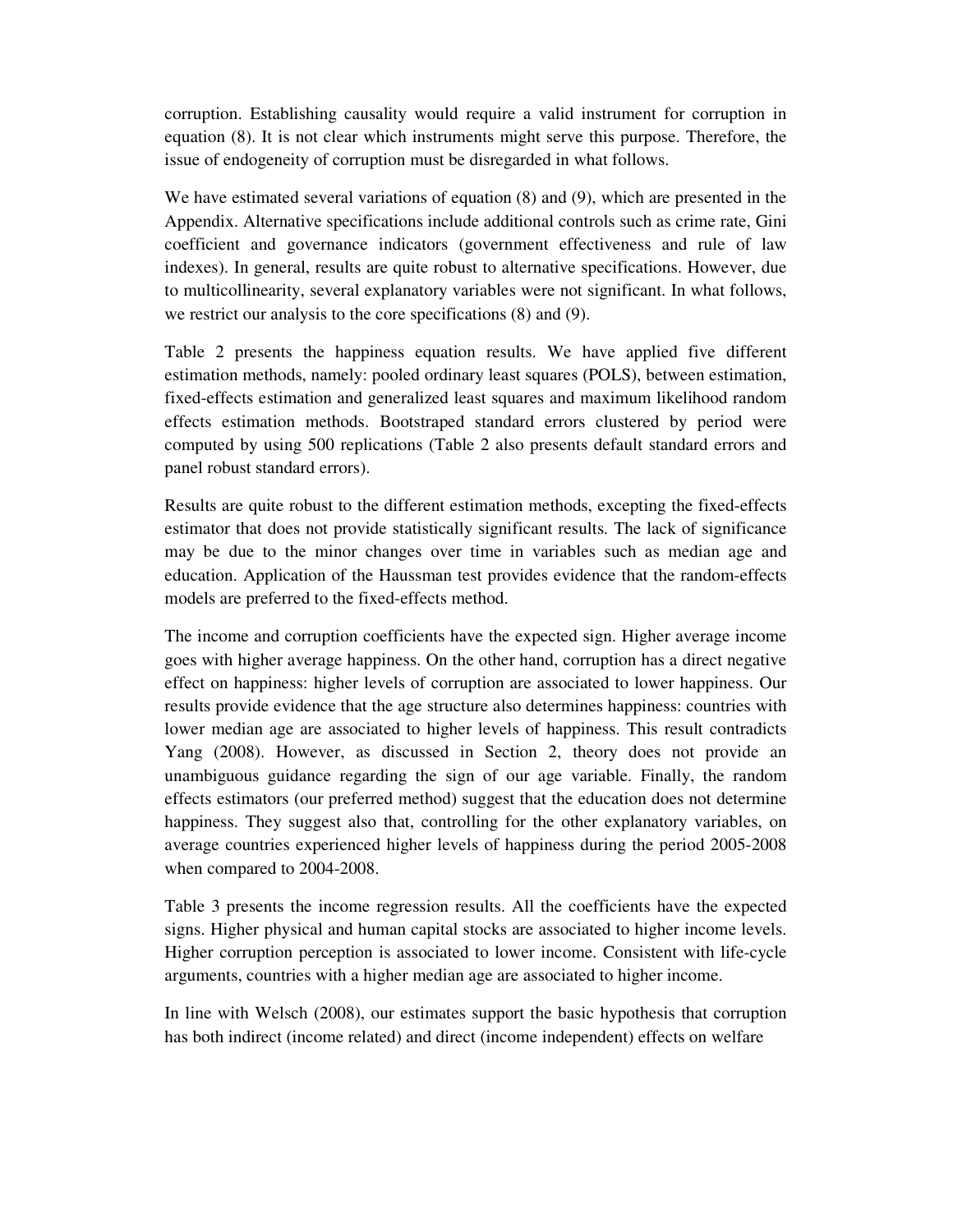|                       | (1)         | (2)            | (3)       | (4)           | (5)           |
|-----------------------|-------------|----------------|-----------|---------------|---------------|
|                       | <b>POLS</b> | <b>Between</b> | <b>FE</b> | <b>RE-GLS</b> | <b>RE-MLE</b> |
| constant              | 1.328***    | 1.38***        | 0.937     | 1.386***      | 1.389***      |
| <b>Robust SE</b>      | 0.102       | n/a            | 2.627     | 0.110         | n/a           |
| <b>Bootstraped SE</b> | 0.112       | 0.090          | 6.026     | 0.156         | 0.119         |
| Default SE            | 0.115       | 0.125          | 2.192     | 0.121         | 0.119         |
| $ln(GDP$ per capita)  | $0.074***$  | $0.068***$     | 0.097     | $0.070***$    | $0.069***$    |
| <b>Robust SE</b>      | 0.013       | n/a            | 0.104     | 0.015         | n/a           |
| <b>Bootstraped SE</b> | 0.013       | 0.011          | 0.266     | 0.023         | 0.017         |
| Default SE            | 0.014       | 0.016          | 0.129     | 0.016         | 0.015         |
| In(corruption)        | $-0.039***$ | $-0.047***$    | $-0.034$  | $-0.044**$    | $-0.044***$   |
| <b>Robust SE</b>      | 0.011       | n/a            | 0.028     | 0.011         | n/a           |
| <b>Bootstraped SE</b> | 0.012       | 0.010          | 0.342     | 0.021         | 0.012         |
| Default SE            | 0.013       | 0.014          | 0.047     | 0.014         | 0.013         |
| ln(age)               | $-0.143***$ | $-0.154***$    | $-0.170$  | $-0.168***$   | $-0.170***$   |
| Robust SE             | 0.041       | n/a            | 0.941     | 0.049         | n/a           |
| <b>Bootstraped SE</b> | 0.045       | 0.034          | 1.746     | 0.060         | 0.038         |
| Default SE            | 0.042       | 0.052          | 0.786     | 0.048         | 0.048         |
| In(education)         | $-0.088**$  | $-0.072**$     | $-0.028$  | $-0.071$      | $-0.070$      |
| <b>Robust SE</b>      | 0.034       | n/a            | 0.165     | 0.038         | n/a           |
| <b>Bootstraped SE</b> | 0.035       | 0.028          | 0.523     | 0.061         | 0.047         |
| Default SE            | 0.029       | 0.032          | 0.145     | 0.030         | 0.030         |
| Period 2 dummy        | 0.014       | $-0.012$       | 0.019     | $0.023*$      | $0.024**$     |
| <b>Robust SE</b>      | 0.014       | n/a            | 0.044     | 0.010         | n/a           |
| <b>Bootstraped SE</b> | 0.015       | 0.019          | 0.113     | 0.012         | 0.012         |
| Default SE            | 0.014       | 0.025          | 0.042     | 0.010         | 0.010         |
| N                     | 98          | 98             | 98        | 98            | 98            |
| R <sup>2</sup>        | 0.445       | 0.444          | 0.395     | 0.469         | n/a           |

**Table 2 - Happiness Equation Estimation Results** 

Notes: columns  $(1) - (5)$  show estimation results for the happiness equation using pooled ordinary least squares (POLS), between, fixed-effects (FE) and random effects generalized least squares (RE-GLS) and maximum likelihood (RE-ML). Standard, panel robust and bootstrapped standard errors were computed for each coefficient. Statistical significance is assessed according to the bootstrapped standard error. (\*) Significant at 10%; (\*\*) significant at 5%; (\*\*\*) significant at 1%.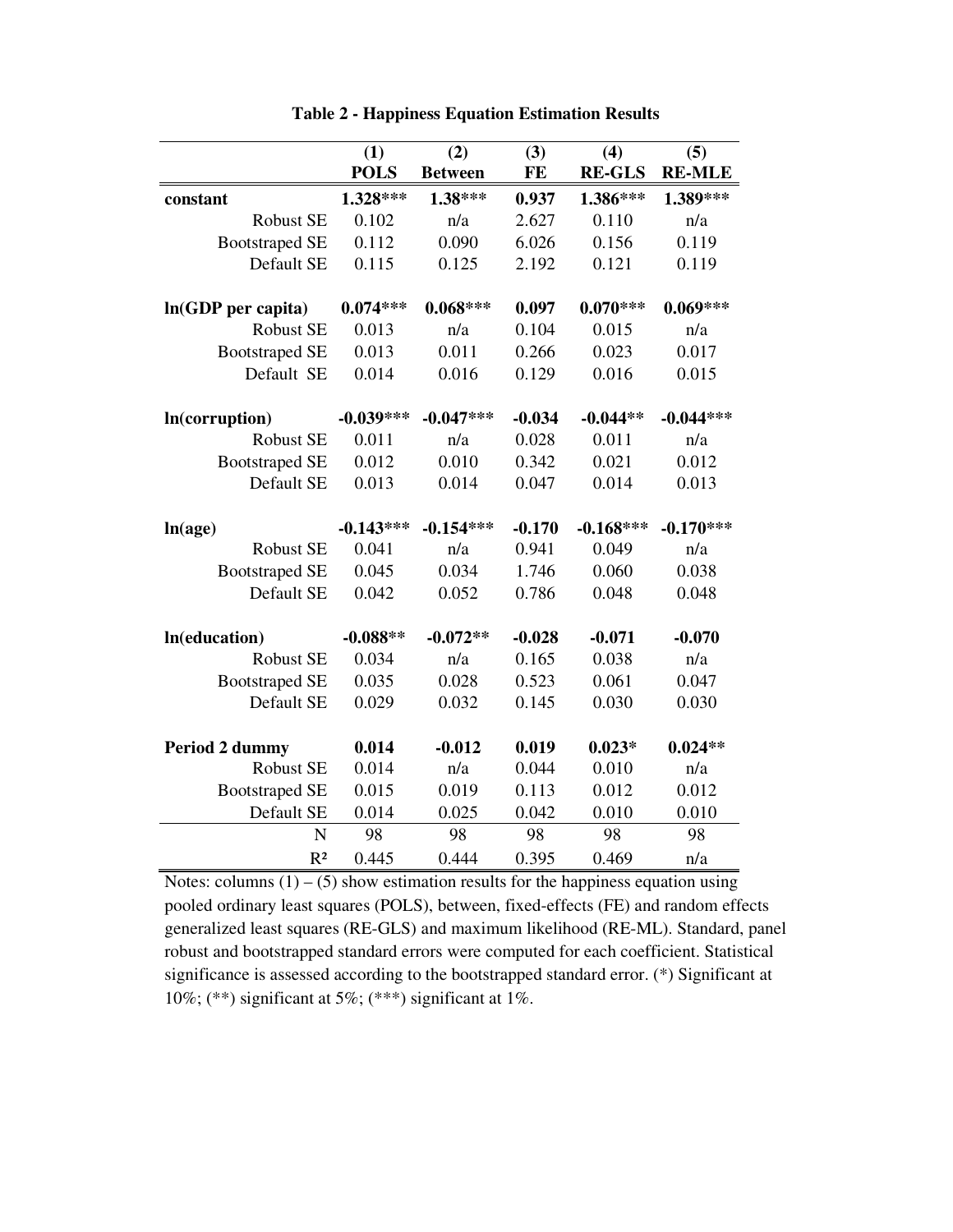|                       |             |                |            |               | RE-        |
|-----------------------|-------------|----------------|------------|---------------|------------|
|                       | <b>POLS</b> | <b>Between</b> | Within     | <b>RE-GLS</b> | <b>MLE</b> |
| constant              | $1.688***$  | 1.88***        | 3.553      | $1.145**$     | $1.157***$ |
| Robust SE             | 0.418       | n/a            | 2.320      | 0.603         | n/a        |
| <b>Bootstraped SE</b> | 0.435       | 0.270          | 3.213      | 0.468         | 0.394      |
| Default SE            | 0.385       | 0.541          | 2.107      | 0.495         | 0.489      |
|                       |             |                |            |               |            |
| ln(age)               | 0.075       | 0.070          | 0.638      | $0.659**$     | $0.647**$  |
| <b>Robust SE</b>      | 0.165       | n/a            | 0.568      | 0.214         | n/a        |
| <b>Bootstraped SE</b> | 0.170       | 0.123          | 0.812      | 0.275         | 0.276      |
| Default SE            | 0.184       | 0.258          | 0.559      | 0.211         | 0.220      |
|                       |             |                |            |               |            |
|                       |             |                |            |               |            |
| In(corruption)        | $0.173***$  | $0.166***$     | $-0.044$   | $-0.129**$    | $-0.13**$  |
| <b>Robust SE</b>      | 0.047       | n/a            | 0.041      | 0.056         | n/a        |
| <b>Bootstraped SE</b> | 0.048       | 0.032          | 0.111      | 0.065         | 0.051      |
| Default SE            | 0.047       | 0.067          | 0.071      | 0.050         | 0.050      |
|                       |             |                |            |               |            |
| In(education)         | $0.379***$  | $0.431***$     | 0.173      | $0.266**$     | $0.267***$ |
| <b>Robust SE</b>      | 0.094       | n/a            | 0.081      | 0.066         | n/a        |
| <b>Bootstraped SE</b> | 0.102       | 0.074          | 0.131      | 0.109         | 0.095      |
| Default SE            | 0.086       | 0.122          | 0.080      | 0.068         | 0.068      |
|                       |             |                |            |               |            |
| In(capital stock)     | $0.581***$  | $0.566***$     | $0.273**$  | $0.483***$    | $0.485***$ |
| <b>Robust SE</b>      | 0.074       | n/a            | 0.080      | 0.062         | n/a        |
| <b>Bootstraped SE</b> | 0.075       | 0.050          | 0.115      | 0.071         | 0.066      |
| Default SE            | 0.048       | 0.067          | 0.078      | 0.050         | 0.051      |
|                       |             |                |            |               |            |
|                       |             |                |            |               |            |
| <b>Period 2 dummy</b> | 0.083       | $0.398***$     | $0.179***$ | $0.112***$    | $0.112***$ |
| <b>Robust SE</b>      | 0.052       | n/a            | 0.042      | 0.018         | n/a        |
| <b>Bootstraped SE</b> | 0.051       | 0.101          | 0.055      | 0.018         | 0.020      |
| Default SE            | 0.053       | 0.274          | 0.034      | 0.015         | 0.015      |
| N                     | 162         | 162            | 162        | 162           | 162        |
| R <sup>2</sup>        | 0.914       | 0.871          | 0.891      | 0.910         | n/a        |

**Table 3**: **Income Equation Estimation Results**

Notes: columns  $(1) - (5)$  show estimation results for the income equation using pooled ordinary least squares (POLS), between, fixed-effects (FE) and random effects generalized least squares (RE-GLS) and maximum likelihood (RE-ML). Standard, panel robust and bootstrapped standard errors were computed for each coefficient. Statistical significance is assessed according to the bootstrapped standard error. (\*) Significant at 10%; (\*\*) significant at 5%; (\*\*\*) significant at 1%.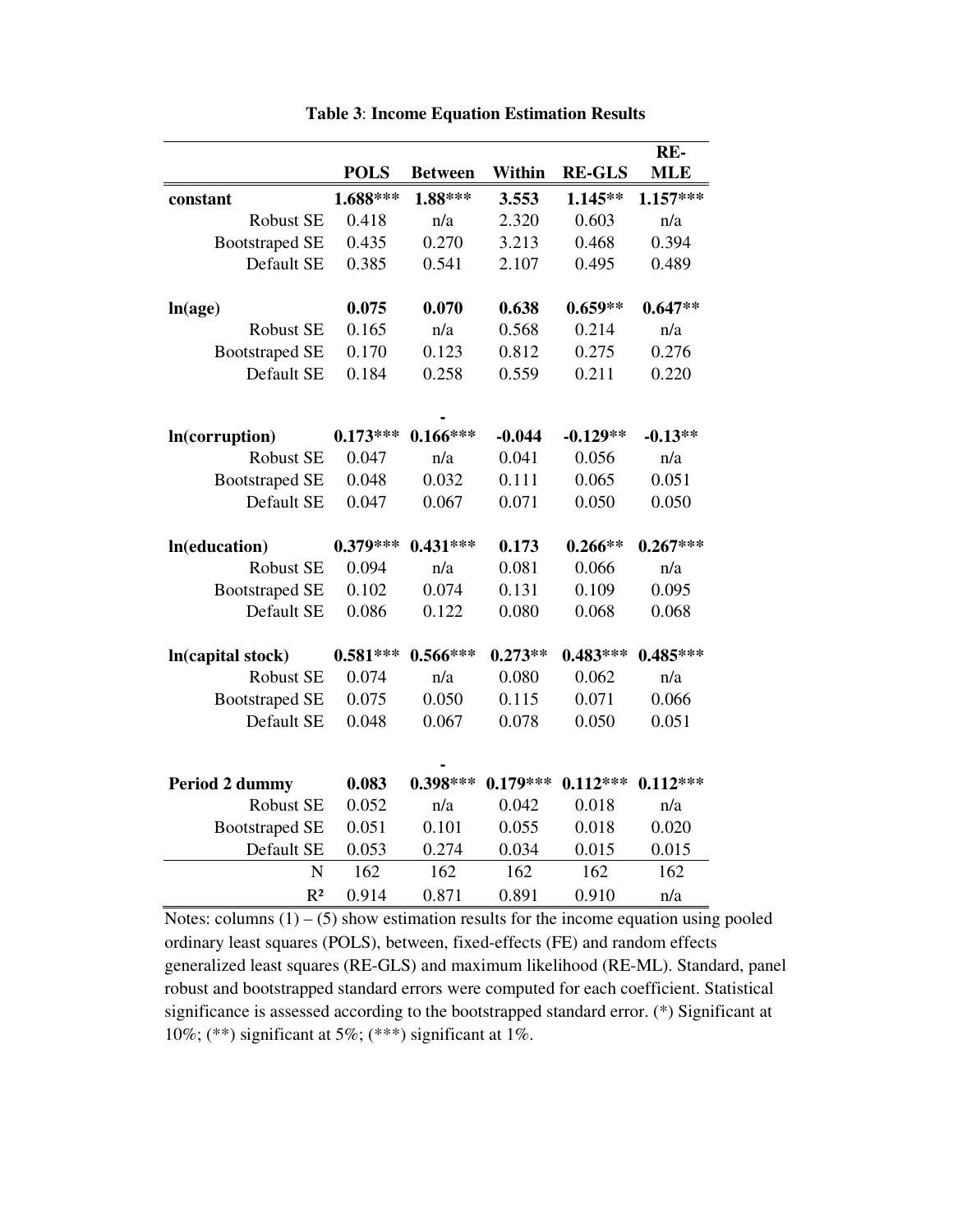Parameter estimates from the happiness and income regressions allow us to calculate the marginal welfare effect of corruption and its monetized value. The empirical counterpart for the MWE expressed in (4) may be obtained by computing

$$
MWE = \hat{\alpha}_2^*(happy_i / corruption_{ii}) + \hat{\alpha}_1^* \hat{\beta}_3^*(happy_i / corruption_{ii})
$$

where the first term in the right-hand side of equation (10) corresponds to direct effect and second term to the indirect one. Table 4 presents the marginal welfare. The median value (50<sup>th</sup> percentile) of the total effect is -0.022. This means that in 50% of the cases an increase in corruption by 1 point reduces happiness by approximately -0.022 (on the ten-point scale). We observe that the direct effect is substantially higher than the indirect effect of corruption. This result suggests that the indirect channel through which corruption affects SWB via income plays a minor role when compared to the direct channel. This means that using GDP per capital as a measure of societal well-being could severely underestimate corruption costs. The monetary equivalents are substantial. The median value for the total effect is about USD 1,069 per capita per year.

|                  |          | Marginal welfare effect |          | Monetized marginal effects |          |          |          |
|------------------|----------|-------------------------|----------|----------------------------|----------|----------|----------|
| Percentil<br>e   | Total    | Indirect                | Direct   |                            | Total    | Indirect | Direct   |
| 10 <sub>th</sub> | $-0.017$ | $-0.001$                | $-0.016$ |                            | $-330$   | $-22$    | $-308$   |
| 25 <sub>th</sub> | $-0.019$ | $-0.001$                | $-0.018$ |                            | $-536$   | $-35$    | $-500$   |
| 50th             | $-0.022$ | $-0.001$                | $-0.020$ |                            | $-1069$  | $-70$    | $-999$   |
| 75th             | $-0.031$ | $-0.002$                | $-0.029$ |                            | $-2496$  | $-164$   | $-2332$  |
| 90th             | $-0.061$ | $-0.004$                | $-0.057$ |                            | $-10837$ | $-711$   | $-10125$ |

**Table 4: Marginal effects of corruption** 

After computing the marginal effects of corruption, we present the valuation of the changes in corruption during the period 2004-2008 with respect to 2000-2004. Figure 1 shows that these changes range from -1.1 to 0.5 on the 10-point scale



**Figure 1: changes in corruption 2004-2008 with respect to 2000-2004**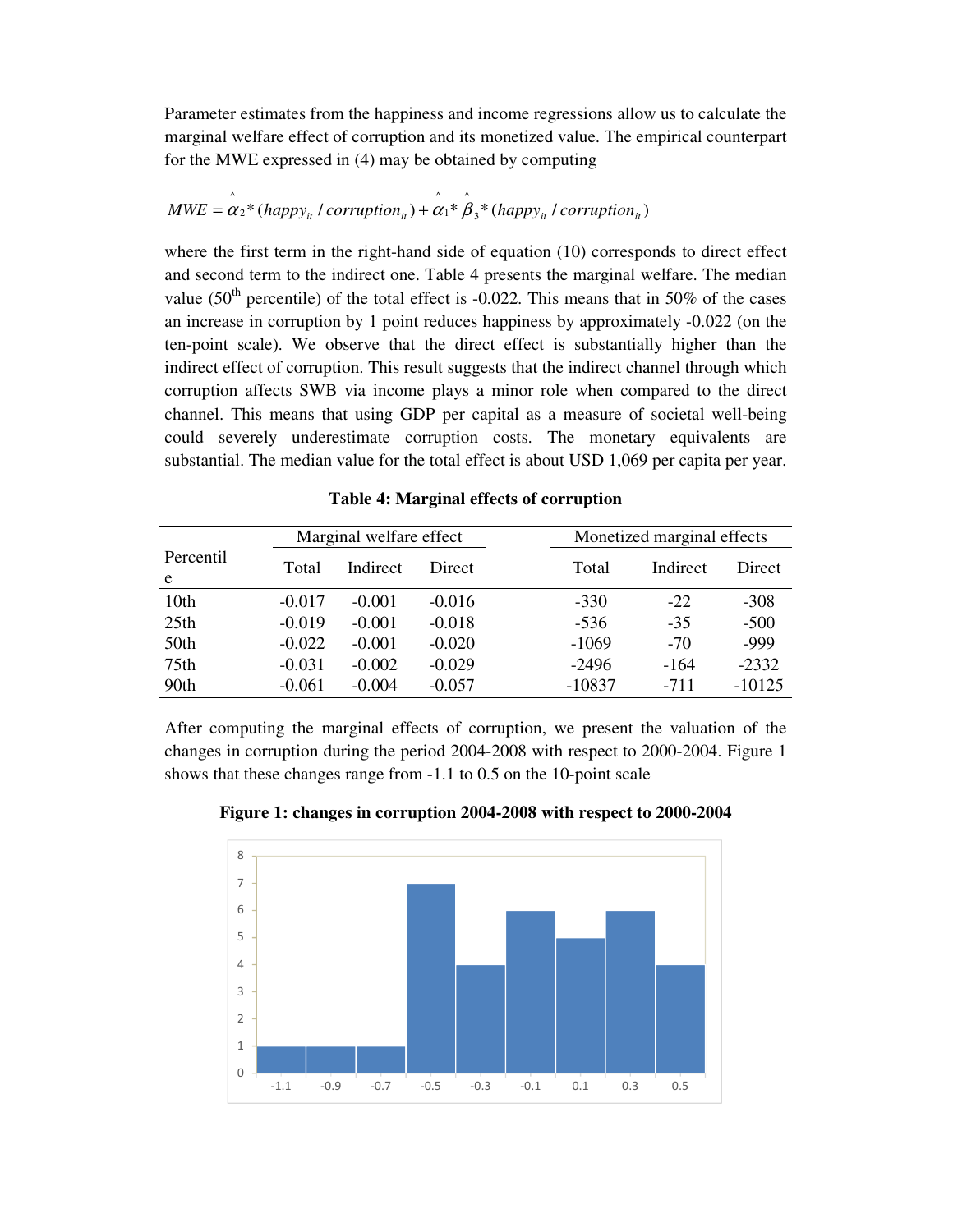Table 5 shows the economic value of these changes for the countries that improved and those that deteriorated. In the countries that have succeeded in reducing corruption, the median value of compensating CCS is 4.3% of GDP. The median value of CCS in countries where corruption increased is -3.9% of GDP.

| ercentile        | Decrease in<br>corruption<br>$(n=20)$ | Increase in<br>corruption<br>$(n=15)$ |
|------------------|---------------------------------------|---------------------------------------|
| 10th             | 0.004                                 | $-0.009$                              |
| 25 <sub>th</sub> | 0.020                                 | $-0.016$                              |
| 50th             | 0.043                                 | $-0.039$                              |
| 75 <sub>th</sub> | 0.059                                 | $-0.065$                              |
| 90th             | 0.130                                 | $-0.093$                              |

**Table 5: capital cost savings due to changes in corruption** 

# **4. CONCLUSION**

How corruption costs can be evaluated? For a long time there have been concerns on the relevance of GDP per capita as a measure of societal well-being. Disappointment with corruption may entail psychological costs associated with unlawfulness and similar intangibles. Such costs may not be captured by GDP per capita, which would underestimate total corruption costs.

In this paper, we intended to provide an estimate of the welfare costs of corruption. We followed the approach proposed by Welsch (2008), which uses self-rated subjective well-being ("happiness") as an empirical approximation to general welfare.

The direct effect was found to be substantially larger than the indirect effect and to imply a considerable welfare loss. This means that using GDP per capital as a measure of societal well-being could severely underestimate corruption costs.

In monetary terms, the changes in corruption in 2004-2008 relative to 2000-2004 are equivalent to a change in the stock of physical capital. In monetary terms, changes in corruption in the period 2004-2008 relative to 2000-2004 are equivalent to a change in capital stock worth approximately 4% of GDP (median). The welfare costs of corruption, as measured by the monetized effect of corruption on subjective well-being, are thus of considerable magnitude.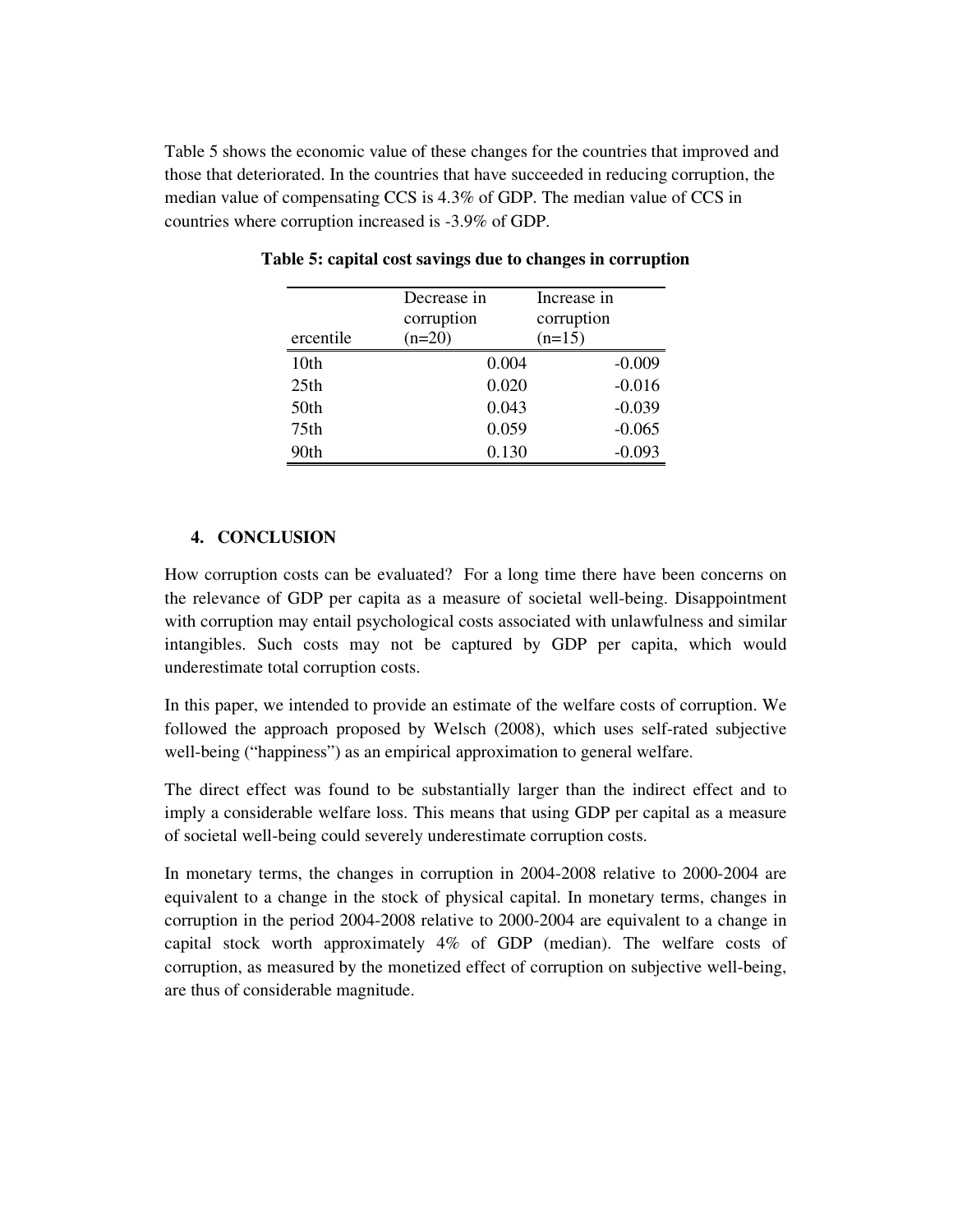#### **Bibliography**

Brunetti, A. and B. Weder (1998a), "Investment and Institutional Uncertainty: A Comparative Study of Different Uncertainty Measures". *Weltwirtschaftliches Archiv*, CXXXIV, 513-33.

Campos, J.E., D. Lien and S. Pradhan (1999), "The Impact of Corruption on Investment: Predictability Matters." *World Development*, XXVII (6), 1059-67.

Clark, A. and A. Oswald (1994). "Unhappiness and Unemployment" Economic Journal 104(204), pp. 648-659.

Corbhan, A. (2013). Corruption Perceptions – Why Transparency International´s Corruption Index Falls Short. Available in http://foreignpolicy.com/2013/07/22/corrupting-perceptions/.

Fisman, R. and R. Gatti (1999), "Decentralization and Corruption: Cross-Country and Cross-State Evidence." *Unpublished Manuscript*, World Bank, Washington D.C.

Frey, B and A. Stutzer (2003). "What Economists Can Learn from Happiness Research?". Journal of Economic Lietarutre, vol.XL, pp.402-435.

George, Linda K. (2006). "Perceived Quality of Life." Pp. 320-36 in Handbook of Aging and the Social Sciences, 6th ed., edited by R. H. Binstock and L. K. George. San Diego, CA: Elsevier.

Goel, R.K. and M.A. Nelson (1998), "Corruption and Government Size: A Disaggregated Analysis." *Public Choice*, XCVII, 107-20.

Helliwell, J. F. (2003): "How's life? Combining individual and national variables to explain subjective well-being", *Economic Modelling*, 20 (2), pp. 331–360.

Hines, J.R. (1995), "Forbidden Payment: Foreign Bribery and American Business after 1977",*National Bureau of Economic Research Working Paper,* No. 5266, Cambridge MA.

Lambsdorff, J. Graf (1999), "The Impact of Corruption on Capital Productivity", *Unpublished Manuscript, Göttingen University* 

Mauro, P. (1995), "Corruption and Growth", *Quarterly Journal of Economics*, CX, 681–712.

Mauro, P. (1997), "The Effects of Corruption on Growth, Investment, and Government Expenditure: A Cross–Country Analysis". *Corruption and the Global Economy*, (Washington D.C.: Institute for International Economics), 83–107.

SALINAS-JIMÉNEZ, M. M., ARTÉS, J. y SALINAS-JIMÉNEZ, J. (2011): "Education as a Positional Good: A Life Satisfaction Approach", *Social Indicators Research*, 103 (3), pp. 409–426.